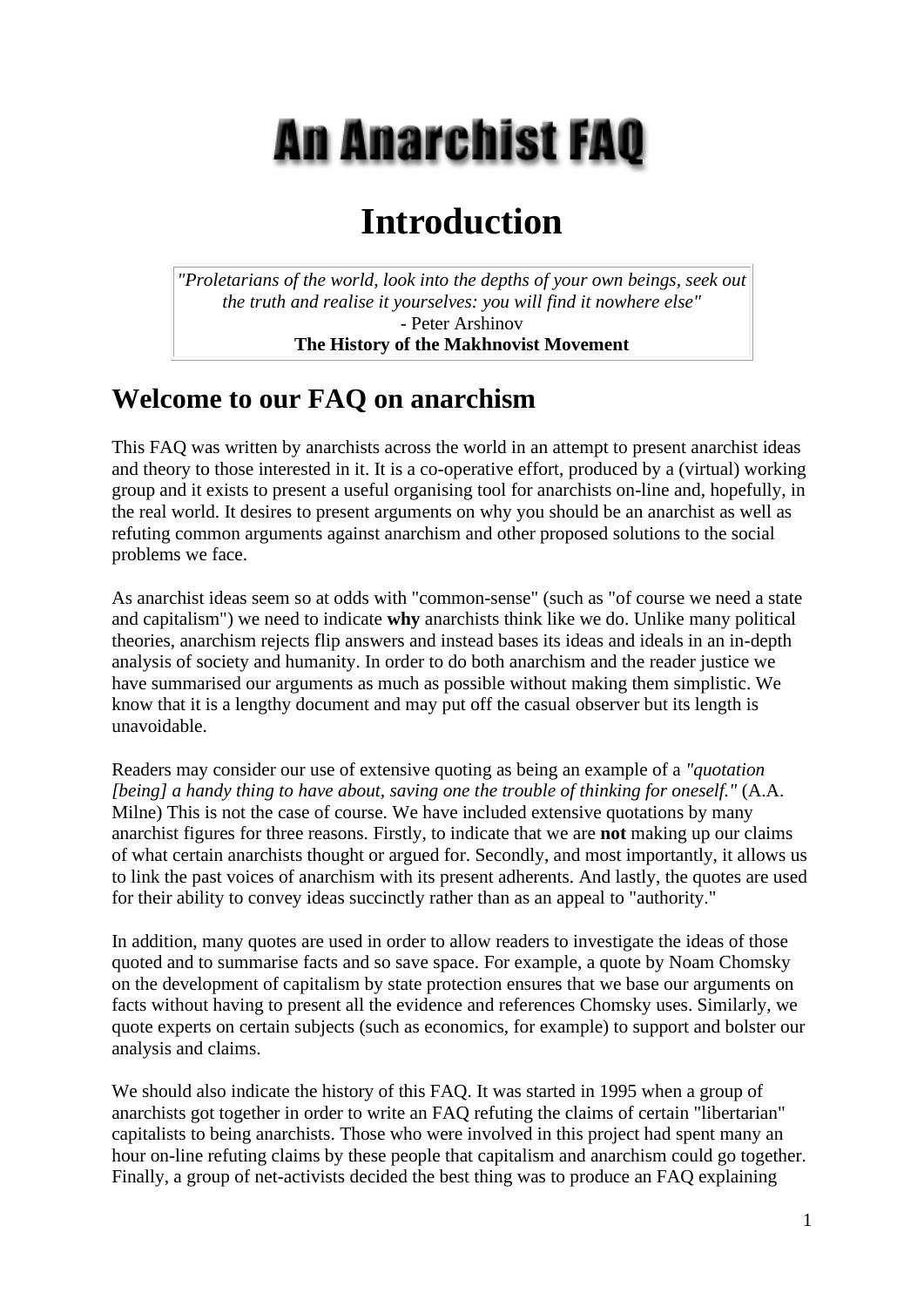why anarchism hates capitalism and why "anarcho" capitalists are not anarchists. However, after the suggestion of Mike Huben (who maintains the *"Critiques of Libertarianism"* webpage) it was decided that a pro-Anarchist FAQ would be a better idea than an anti-"anarcho" capitalist one. So the Anarchist FAQ was born. It still bears some of the signs of its pasthistory. For example it gives the likes of Ayn Rand, Murray Rothbard, and so on, far too much space outside of Section F -- they really are not that important. However, as they present extreme examples of everyday capitalist ideology and assumptions, they do have their uses -- they state clearly the authoritarian implications of capitalist ideology which its more moderate supporters try to hide or minimise.

We think that we have produced a useful on-line resource for anarchists and other anticapitalists to use. Perhaps, in light of this, we should dedicate this anarchist FAQ to the many on-line "libertarian" capitalists who, because of their inane arguments, prompted us to start this work. Then again, that would give them too much credit. Outside the net they are irrelevant and on the net they are just annoying. As you may guess, sections F and G contain the bulk of this early anti-Libertarian FAQ and are included purely to refute the claim that an anarchist can be a supporter of capitalism that is relatively common on the net (in the real world this would not be required as almost all anarchists think that "anarcho"-capitalism is an oxymoron and that its supporters are not part of the anarchist movement).

So, while coming from a very specific reason, the FAQ has expanded into more than we originally imagined. It has become a general introduction about anarchism, its ideas and history. Because anarchism recognises that there are no easy answers and that freedom must be based on individual responsibility the FAQ is quite in-depth. As it also challenges a lot of assumptions, we have had to cover a lot of ground. We also admit that some of the "frequently asked questions" we have included are more frequently asked than others. This is due to the need to include relevant arguments and facts which otherwise may not have been included.

We are sure that many anarchists will not agree 100% with what we have written in the FAQ. That is to be expected in a movement based upon individual freedom and critical thought. However, we are sure that most anarchists will agree with most of what we present and respect those parts with which they do disagree with as genuine expressions of anarchist ideas and ideals. The anarchist movement is marked by wide-spread disagreement and argument about various aspects of anarchist ideas and how to apply them (but also, we must add, a wide-spread tolerance of differing viewpoints and a willingness to work together in spite of minor disagreements). We have attempted to reflect this in the FAQ and hope we have done a good job in presenting the ideas of all the anarchist tendencies we discuss.

We have no desire to write in stone what anarchism is and is not. Instead the FAQ is a starting point for people to read and learn for themselves about anarchism and translate that learning into direct action and self-activity. By so doing, we make anarchism a living theory, a product of individual and social self-activity. Only by applying our ideas in practice can we find their strengths and limitations and so develop anarchist theory in new directions and in light of new experiences. We hope that the FAQ both reflects and aids this process of selfactivity and self-education.

We are sure that there are many issues that the FAQ does not address. If you think of anything we could add or feel you have a question and answer which should be included, get in contact with us. The FAQ is not our "property" but belongs to the whole anarchist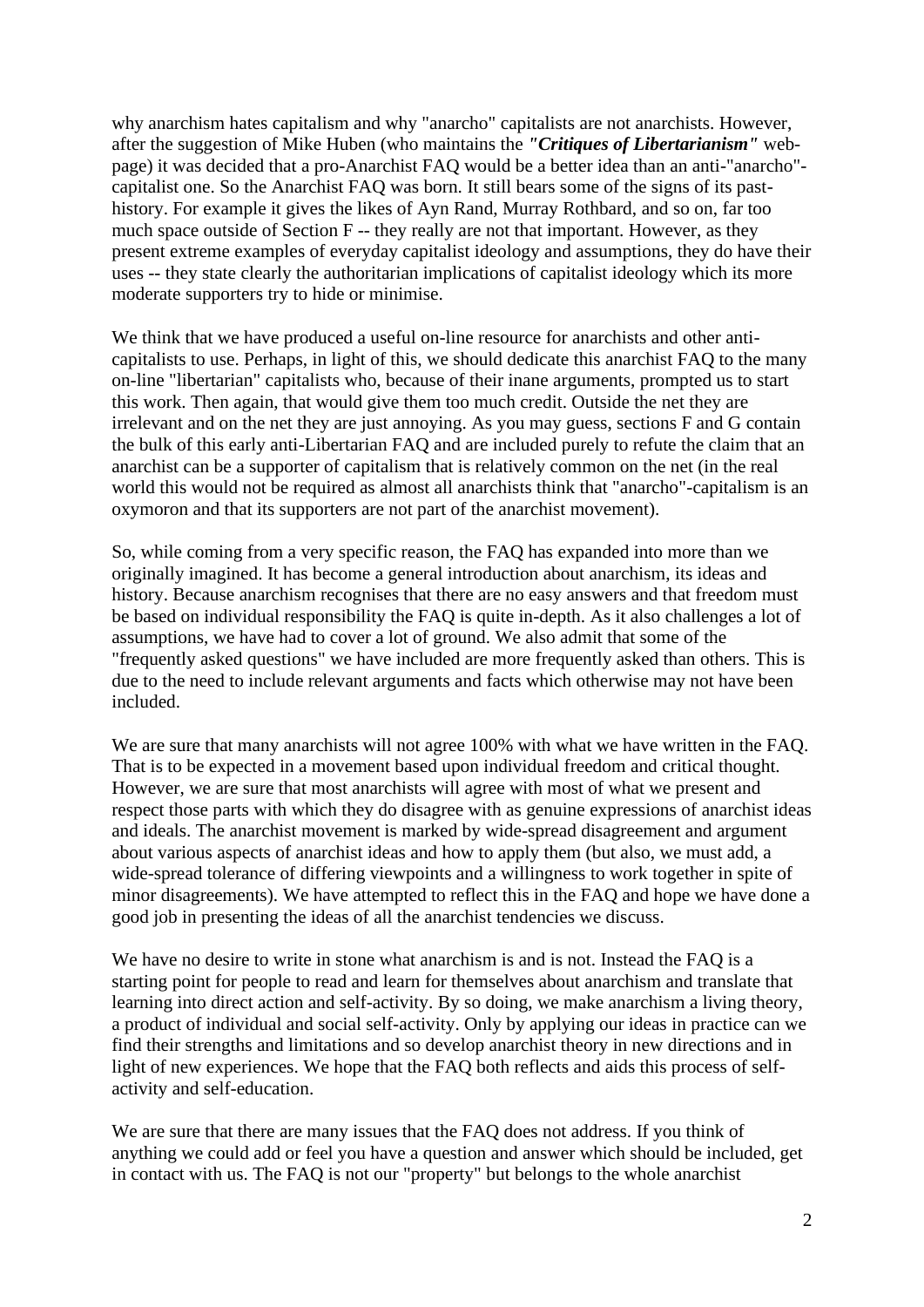movement and so aims to be an organic, living creation. We desire to see it grow and expand with new ideas and inputs from as many people as possible. If you want to get involved with the FAQ then contact us. Similarly, if others (particularly anarchists) want to distribute all or part of it then feel free. It is a resource for the movement. For this reason we have "copylefted" An Anarchist FAQ (see<http://www.gnu.org/copyleft/copyleft.html> for details). By so doing we ensure that the FAQ remains a free product, available for use by all.

One last point. Language has changed a lot over the years and this applies to anarchist thinkers too. The use of the term "man" to refer to humanity is one such change. Needless to say, in today's world such usage is inappropriate as it effectively ignores half the human race. For this reason the FAQ has tried to be gender neutral. However, this awareness is relatively recent and many anarchists (even the female ones like Emma Goldman) used the term "man" to refer to humanity as a whole. When we are quoting past comrades who use "man" in this way, it obviously means humanity as a whole rather than the male sex. Where possible, we add "woman", "women", "her" and so on but if this would result in making the quote unreadable, we have left it as it stands. We hope this makes our position clear.

So we hope that this FAQ entertains you and makes you think. Hopefully it will produce a few more anarchists and speed up the creation of an anarchist society. If all else fails, we have enjoyed ourselves creating the FAQ and have shown anarchism to be a viable, coherent political idea.

We dedicate this work to the millions of anarchists, living and dead, who tried and are trying to create a better world. An Anarchist FAQ was officially released on July 19th, 1996 for that reason -- to celebrate the Spanish Revolution of 1936 and the heroism of the Spanish anarchist movement. We hope that our work here helps make the world a freer place.

The following self-proclaimed anarchists are (mostly) responsible for this FAQ:

Iain McKay (main contributor and editor) Gary Elkin Dave Neal Ed Boraas

We would like to thank the following for their contributions and feedback:

Andrew Flood Mike Ballard Francois Coquet Jamal Hannah Mike Huben Greg Alt Chuck Munson Pauline McCormack Nestor McNab Kevin Carson Shawn Wilber Nicholas Evans